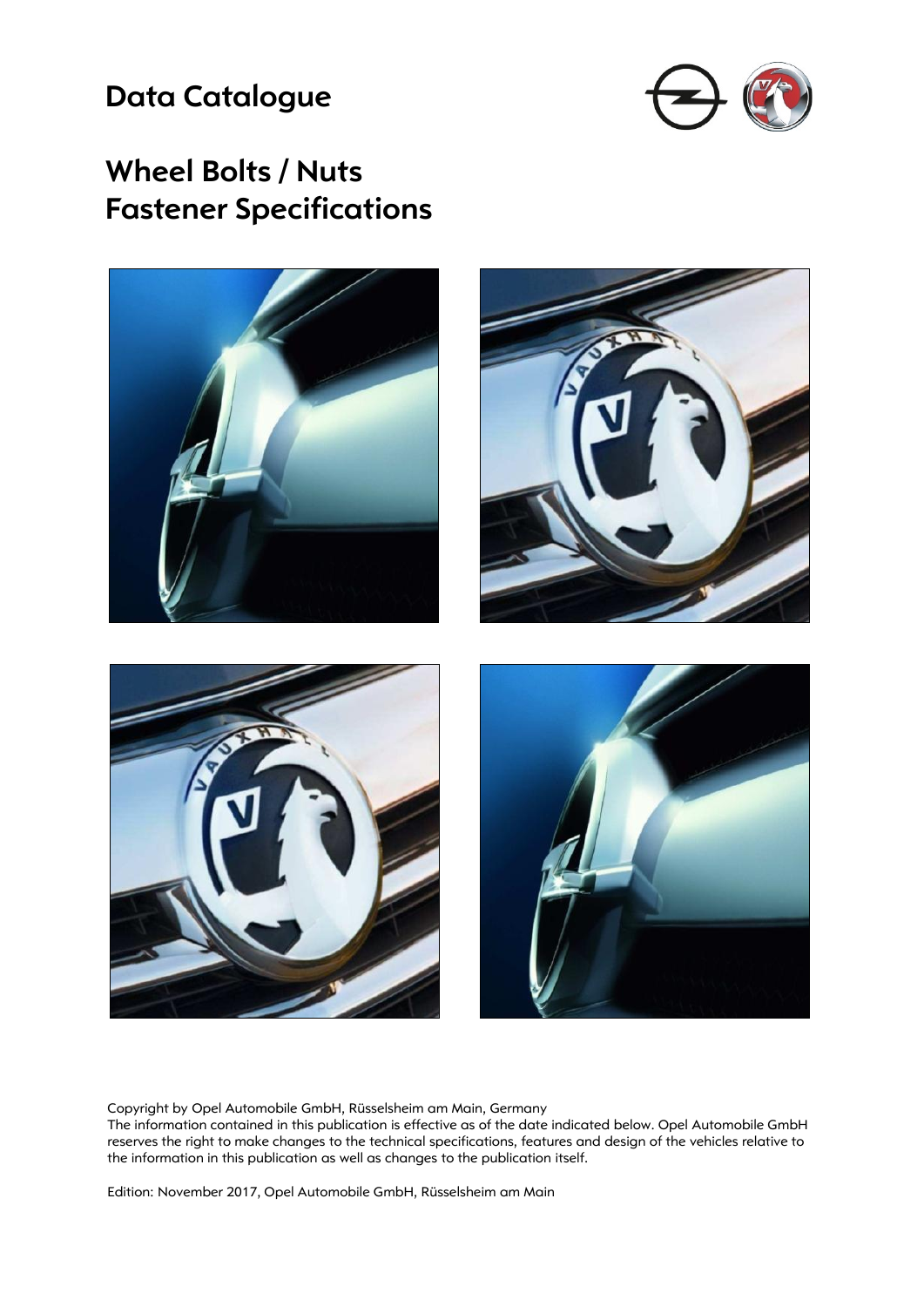

This data catalogue shows the specifications for fastening the wheel bolts or nuts for each Opel / Vauxhall model.

#### *Note:*

*The preparation and processing of the wheel changing is not part of this catalogue. Please follow the wheel changing instructions in the vehicle specific owners manual.* 

Find the fastener / torque specifications for each car model in the table at the end of this document. Thinly apply grease to the cone of the wheel bolt or nut, only if applicable according to table.

**Wheel bolt**  Greasing Area



**Wheel nut**  Greasing Area



Greasing according to table.

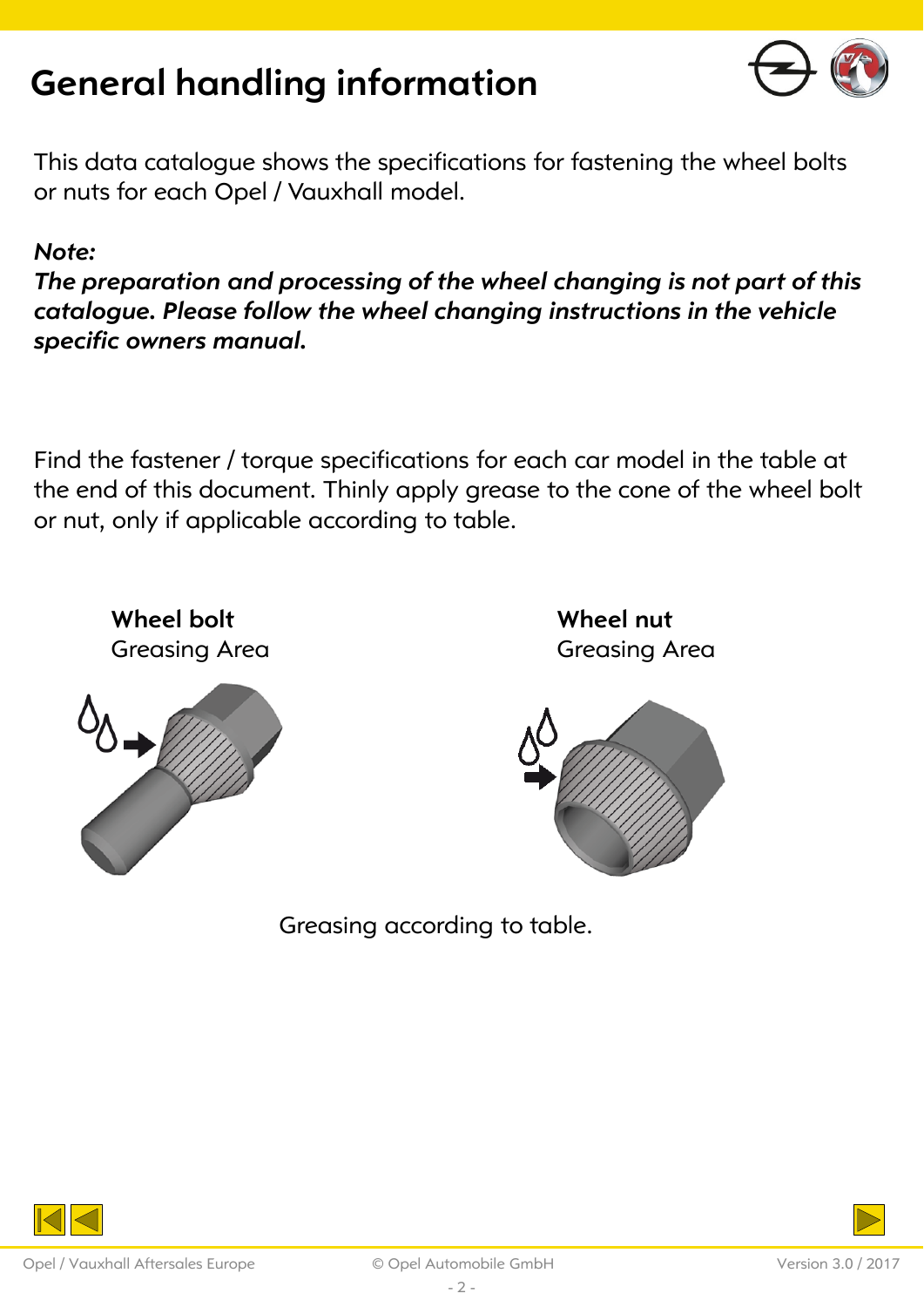

### **Specific Wheel Bolts for Carlines marked with (1) in table**

#### *Warning:*

The correct wheel type and wheel bolt combination must be used, with steel and alloy wheels. Both types of wheel bolts require different torque specifications. Failure to use the correct wheel bolts with the correct type of wheel may cause the wheel to loosen, loss of tire air pressure, poor vehicle handling and loss of vehicle control which could result in personal injury.



Steel Rim Wheel Bolt **Alloy Rim Wheel Bolt** 



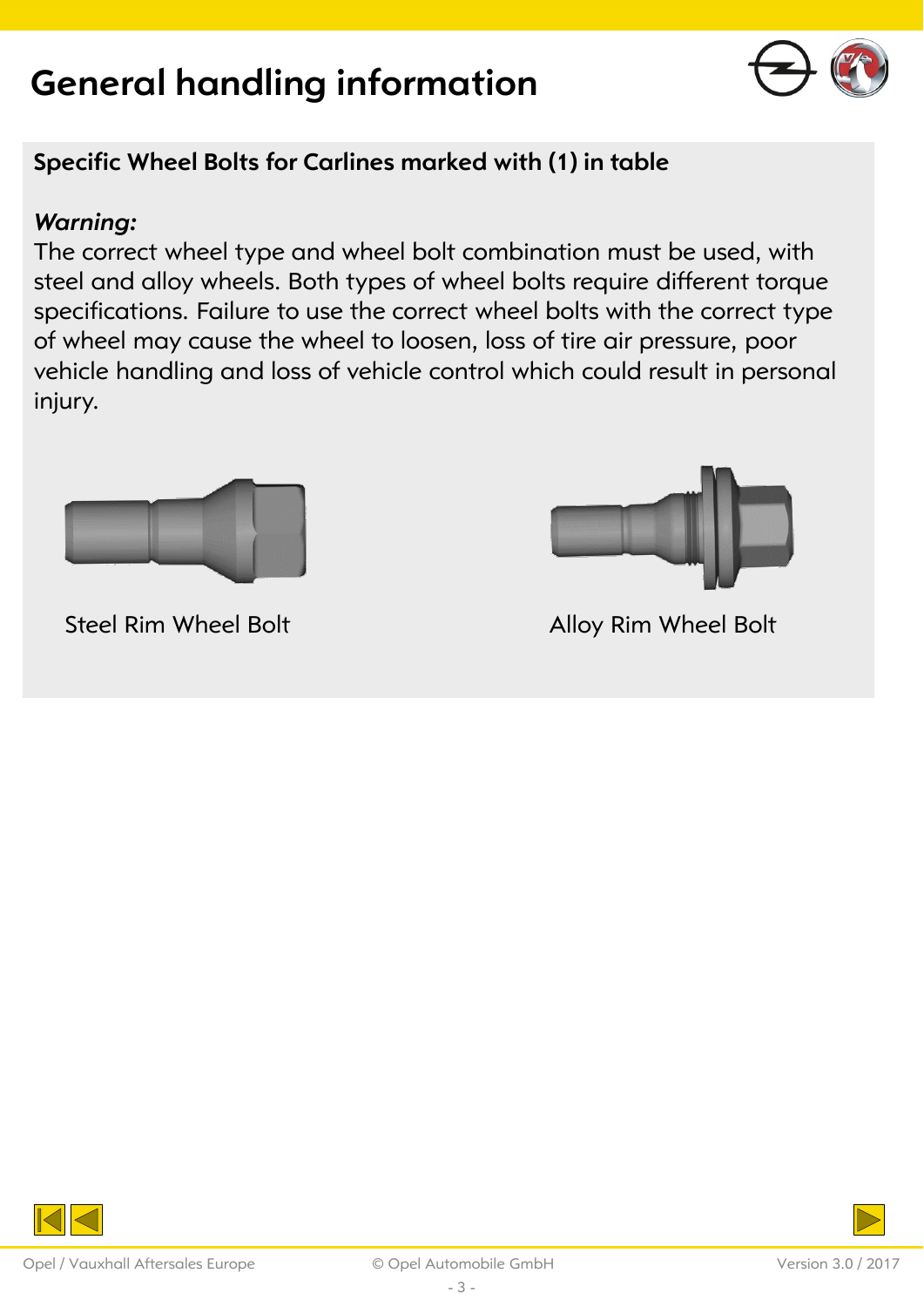

### **Wheel and Hub**

#### *Warning:*

Before installing the wheels, remove any buildup of corrosion on the wheel mounting surface and brake drum or disc mounting surface. Installing wheels with poor metal-to-metal contact at the mounting surfaces can cause wheel nuts to loosen. This can cause a wheel to come off when the vehicle is moving, causing loss of control and possibly personal injury.



Remove any corrosion or foreign material from the wheel (1) and the hub (2) mounting surfaces.

Apply grease slightly to the centering of the wheel (3).

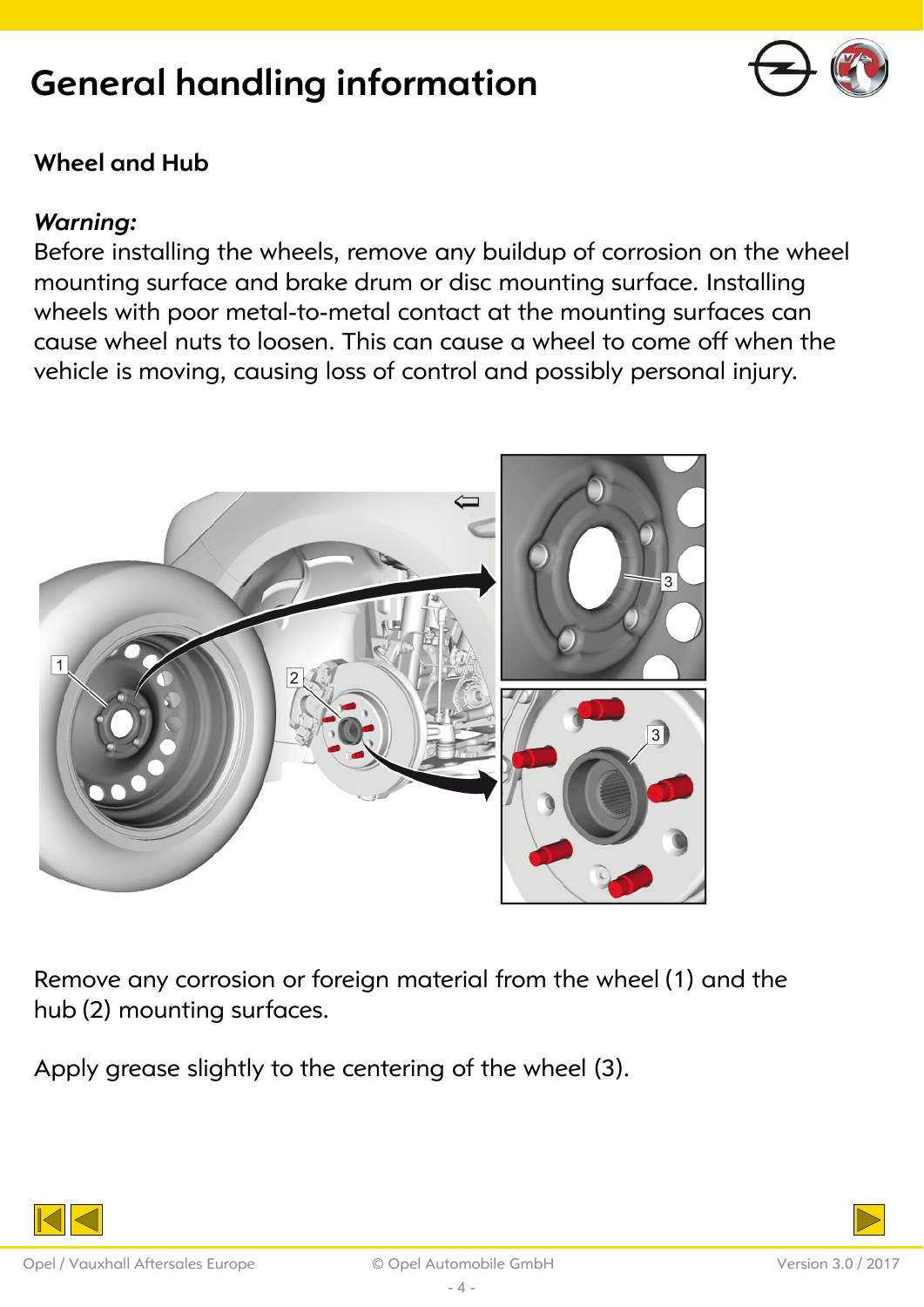

#### *Warning:*

Insert the wheel bolts by hand and turn at least 5 revolutions to make sure that the bolts are seated correctly. Failure to follow these instructions could result in wheel hub and/ or wheel bolt damage. Improperly installed wheel bolts could eventually allow the wheel to come off while the vehicle is moving, possibly causing loss of control and/or personal injury or damage.

#### *Note:*

Tighten the nuts evenly and alternately with a torque wrench in the sequence shown, in order to avoid excessive runout.



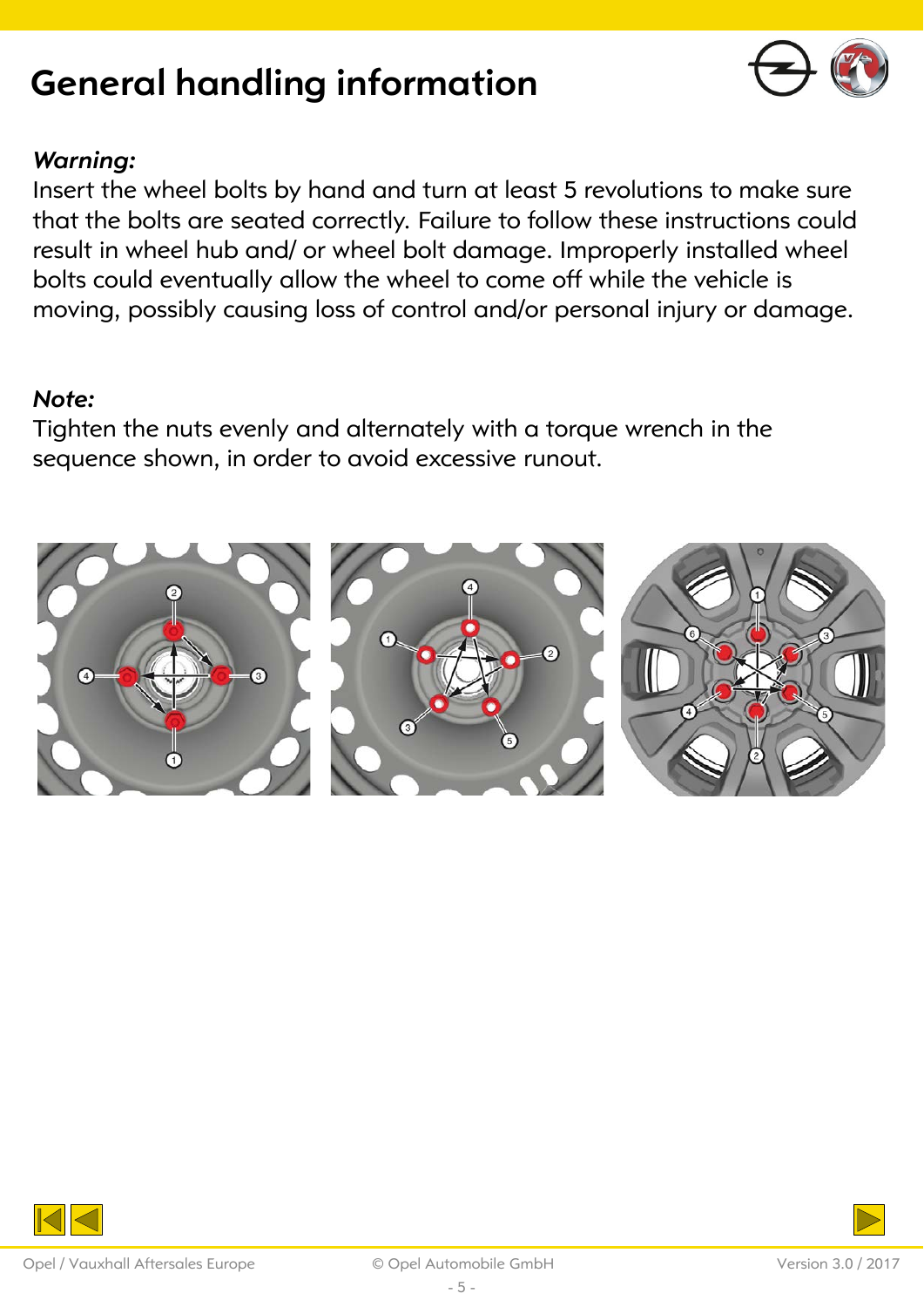## **Fastener Specifications**



| <b>Model</b>         | <b>Restriction</b> | Wheel<br><b>Bolt</b> | Wheel<br><b>Nut</b> | <b>Grease to the</b><br>cone |             | <b>Specification</b> |                |
|----------------------|--------------------|----------------------|---------------------|------------------------------|-------------|----------------------|----------------|
|                      |                    |                      |                     | <b>Yes</b>                   | <b>No</b>   | <b>Metric</b>        | <b>English</b> |
| <b>ADAM</b>          |                    | X                    |                     | X                            |             | 110Nm                | 81 lb ft       |
| Agila-A              | > 2004             |                      | X                   | $\sf X$                      |             | <b>85Nm</b>          | $63$ lb ft     |
|                      | 2004 >             | X                    |                     | X                            |             | <b>110Nm</b>         | $81$ lb ft     |
| Agila-B              |                    | X                    |                     |                              | X           | 85Nm                 | $63$ lb ft     |
| Antara               |                    |                      | X                   |                              | X           | 140Nm                | 103 lb ft      |
| Astra-G              |                    | X                    |                     | X                            |             | <b>110Nm</b>         | 81 lb ft       |
| Astra-H              |                    | X                    |                     | X                            |             | <b>110Nm</b>         | $81$ lb ft     |
| Astra-J              |                    |                      | X                   |                              | X           | 140Nm                | 103 lb ft      |
| Astra-K              |                    |                      | $\mathsf{X}$        |                              | $\sf X$     | <b>140Nm</b>         | 103 lb ft      |
| Ampera               |                    |                      | X                   |                              | X           | 140Nm                | $103$ lb ft    |
| Ampera-e             |                    |                      | X                   |                              | X           | <b>140Nm</b>         | 103 lb ft      |
| Campo                |                    |                      | X                   |                              | X           | <b>118Nm</b>         | 87 lb ft       |
| Cascada              |                    |                      | X                   |                              | X           | 140Nm                | 103 lb ft      |
| Corsa-B              |                    | X                    |                     | X                            |             | <b>110Nm</b>         | $81$ lb ft     |
| Corsa-C              |                    | X                    |                     | X                            |             | <b>110Nm</b>         | $81$ lb ft     |
| <b>Corsa-C Combo</b> |                    | X                    |                     | X                            |             | <b>110Nm</b>         | 81 lb ft       |
| Corsa-D              |                    | $\sf X$              |                     | X                            |             | <b>110Nm</b>         | $81$ lb ft     |
| Corsa-E              |                    | X                    |                     | X                            |             | 110Nm                | 81 lb ft       |
| Combo-D              | <b>Steel Rims</b>  |                      | X                   |                              | X           | <b>86Nm</b>          | $63$ lb ft     |
|                      | <b>Alloy Rims</b>  |                      | $\mathsf X$         |                              | $\mathsf X$ | <b>120Nm</b>         | 89 lb ft       |

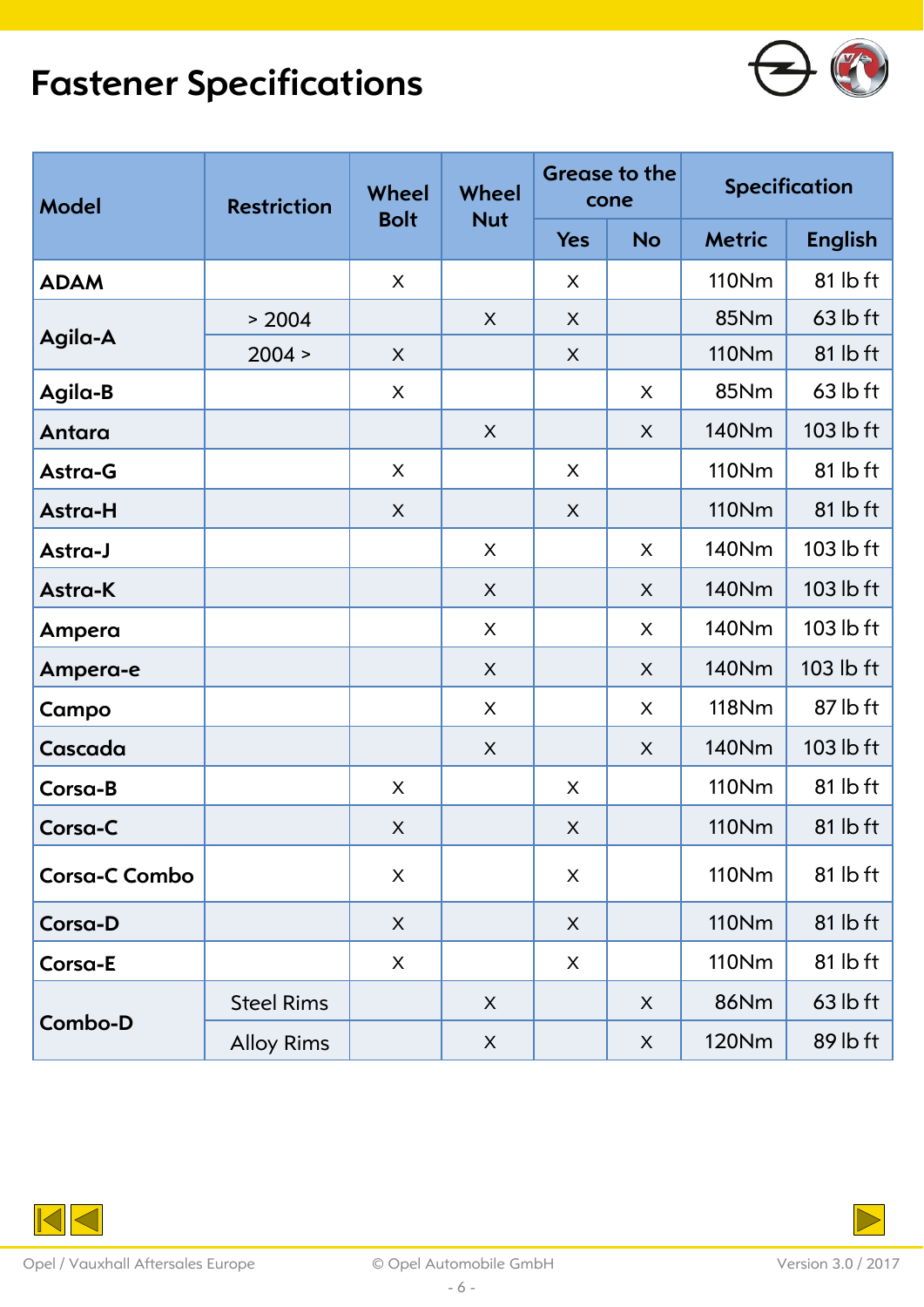### **Fastener Specifications**



| <b>Model</b>               | <b>Restriction</b>        | Wheel<br><b>Bolt</b> | Wheel<br><b>Nut</b> | <b>Grease to the</b><br>cone |              | <b>Specification</b> |                |
|----------------------------|---------------------------|----------------------|---------------------|------------------------------|--------------|----------------------|----------------|
|                            |                           |                      |                     | <b>Yes</b>                   | <b>No</b>    | <b>Metric</b>        | <b>English</b> |
| Crossland $X^{(1)}$        | <b>Steel Rims</b>         | $\mathsf{X}$         |                     |                              | $\mathsf{X}$ | <b>115Nm</b>         | 85 lb ft       |
|                            | <b>Alloy Rims</b>         | X                    |                     |                              | $\sf X$      | 100Nm                | 74 lb ft       |
| Frontera-A                 | <b>Steel Rims</b>         |                      | X                   |                              | $\sf X$      | <b>110Nm</b>         | 81 lb ft       |
|                            | <b>Alloy Rims</b>         |                      | X                   |                              | X            | 120Nm                | 89 lb ft       |
| Frontera-B                 |                           |                      | X                   |                              | X            | <b>118Nm</b>         | 87 lb ft       |
| Grandland X <sup>(1)</sup> | <b>Steel Rims</b>         | $\mathsf{X}$         |                     |                              | $\mathsf{X}$ | <b>115Nm</b>         | 85 lb ft       |
|                            | <b>Alloy Rims</b>         | X                    |                     |                              | X            | 100Nm                | 74 lb ft       |
| Insignia-A                 |                           |                      | X                   |                              | X            | <b>150Nm</b>         | 111 $I$ bft    |
| Insignia-B                 | M12, wrench<br>size 19 mm |                      | X                   |                              | X            | 140Nm                | $103$ lb ft    |
|                            | M14, wrench<br>size 22 mm |                      | X                   |                              | $\mathsf{X}$ | <b>190Nm</b>         | 140 lb ft      |
| <b>KARL / VIVA</b>         |                           |                      | X                   |                              | $\mathsf{X}$ | 140Nm                | 103 lb ft      |
| Meriva-A                   |                           | X                    |                     | X                            |              | <b>110Nm</b>         | 81 lb ft       |
| Meriva-B                   |                           | X                    |                     | X                            |              | <b>110Nm</b>         | 81 lb ft       |
| Mokka/<br>Mokka X          |                           |                      | $\times$            |                              | $\mathsf{X}$ | <b>140Nm</b>         | 103 lb ft      |

#### **(1) Specific Wheel Bolts**

#### *Warning:*

The correct wheel type and wheel bolt combination must be used, with steel and alloy wheels. Both types of wheel bolts require different torque specifications. Failure to use the correct wheel bolts with the correct type of wheel may cause the wheel to loosen, loss of tire air pressure, poor vehicle handling and loss of vehicle control which could result in personal injury.